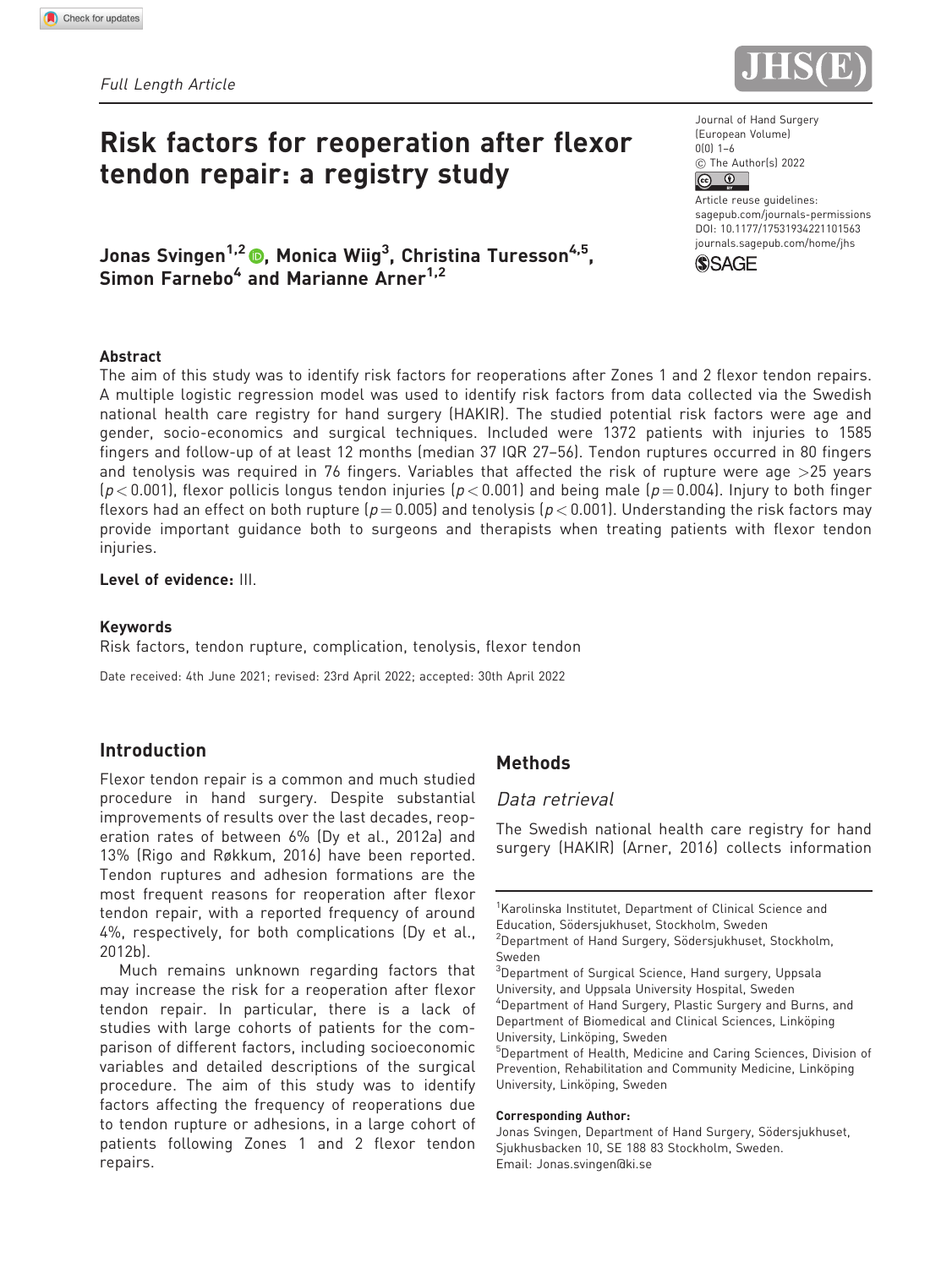on patients who underwent specialized hand surgery in Sweden, and was used for data collection in this study. Data on all patients operated between October 2010 and December 2018 with primary repair of a complete finger or thumb flexor tendon injury in Zones 1 and 2, were collected from HAKIR. Exclusion criteria included patients with concomitant fractures and extensor tendon injuries. The study was approved by the regional ethics board (Dnr 2017/2023-31 and 2018/1106-32, Stockholm, Sweden).

For the same cohort, registry data regarding reoperations performed from October 2010 to December 2019 was collected from HAKIR. The interval was chosen to allow for at least 12 months of follow-up. The reoperations were divided into two separate outcome categories as defined by the primary reason for reoperation, either re-repair for tendon rupture or tenolysis. We also included socioeconomic data, level of income and education for the included patients from the year before the primary surgery from Statistics Sweden (SCB), the organization responsible for coordinating official statistics in Sweden on assignment from the government.

# Data analysis

Variables that were selected as potential risk factors for reoperation were age, sex, income, level for education, circumstances of injury, for example time between injury and repair, injured hand/tendon, number of injured fingers or concomitant injured nerves, repair techniques, for example core suture techniques/number/circumference.

Core suture material was categorized as braided polyester, non-resorbable monofilament, resorbable monofilament and braided polyblend. Core suture technique was categorized as modified Kessler, loop suture (mainly Tsuge), distal reinsertion to bone, criss-cross and others (mainly Lim-Tsai, Kirchmeyer and mattress suture techniques). Core suture circumference was categorized as 3-0, 4-0 and others (2-0 and 5-0). Core suture number was categorized as 2, 4 and others (5 and 6). All variables were grouped into categories based on clinical relevance and size. Categories with a case count of less than 25 were listed into a subcategory labelled 'other'.

Income was defined as low (disposable income per consumption unit below 60% of median income for all), middle (between low and high definition) and high (above double the median income). Education was defined as low (pre-high school), middle (high school) and high (post-high school). Level of income and education was based on data from the year before the primary surgery.

All surgeries were performed or supervised by an experienced hand surgeon at one of the specialized hand surgery departments in Sweden. All patients received a dorsal cast or a splint to wear during the first 4 to 6 weeks (mean 29 days, SD 9.5) with the metacarpophalangeal (MCP) joints in flexion. The patients received written and oral instruction not to use the injured hand during the initial restriction period. Information on the type of rehabilitation protocol was missing in 801 patients (57%). Of the 595 patients with complete rehabilitation data, 440 (74%) had early active motion, 126 (21%) had early passive motion with a Kleinert device, 14 (2.4%) had active hold, 14 (2.4%) had cast immobilization and one patient had the Manchester short splint. All patients were followed-up with regular appointments by a physiotherapist or an occupational therapist specialized in treating flexor tendon injuries during the rehabilitation period.

# Statistical analysis

Data were check for normal distribution with the Shapiro–Wilk test. Non-normal distributed data is reported in median and interquartile range (IQR), and normal distributed data as mean and standard deviation (SD). Logistic regression was used to examine the associations between the selected variables and the outcomes. This was done in several steps, first as single predictor logistic regression to examine the unadjusted association by odds ratios of each variable to the need for reoperation, because of rupture or adhesions. Second, we used multivariable models to examine the adjusted associations between variables and outcome (Model 1). Finally, multivariable models were used with only significant variables  $p < 0.05$  from the unadjusted model and Model 1 (Model 2). After adding significant variables to Model 2, variables with missing values  $>10\%$  and  $p > 0.05$  were removed. The potential interaction effect between variables was tested with significant variables from Model 2, the interaction was considered significant if  $p < 0.05$ . Additional information about the assessment of missing data, multiple observations and assumptions of logistic regression are as shown in the Supplementary online Appendix S1.

# Results

After exclusion of 24 fingers with concomitant fracture and two with extensor tendon injuries, the final study sample included a total of 1372 patients with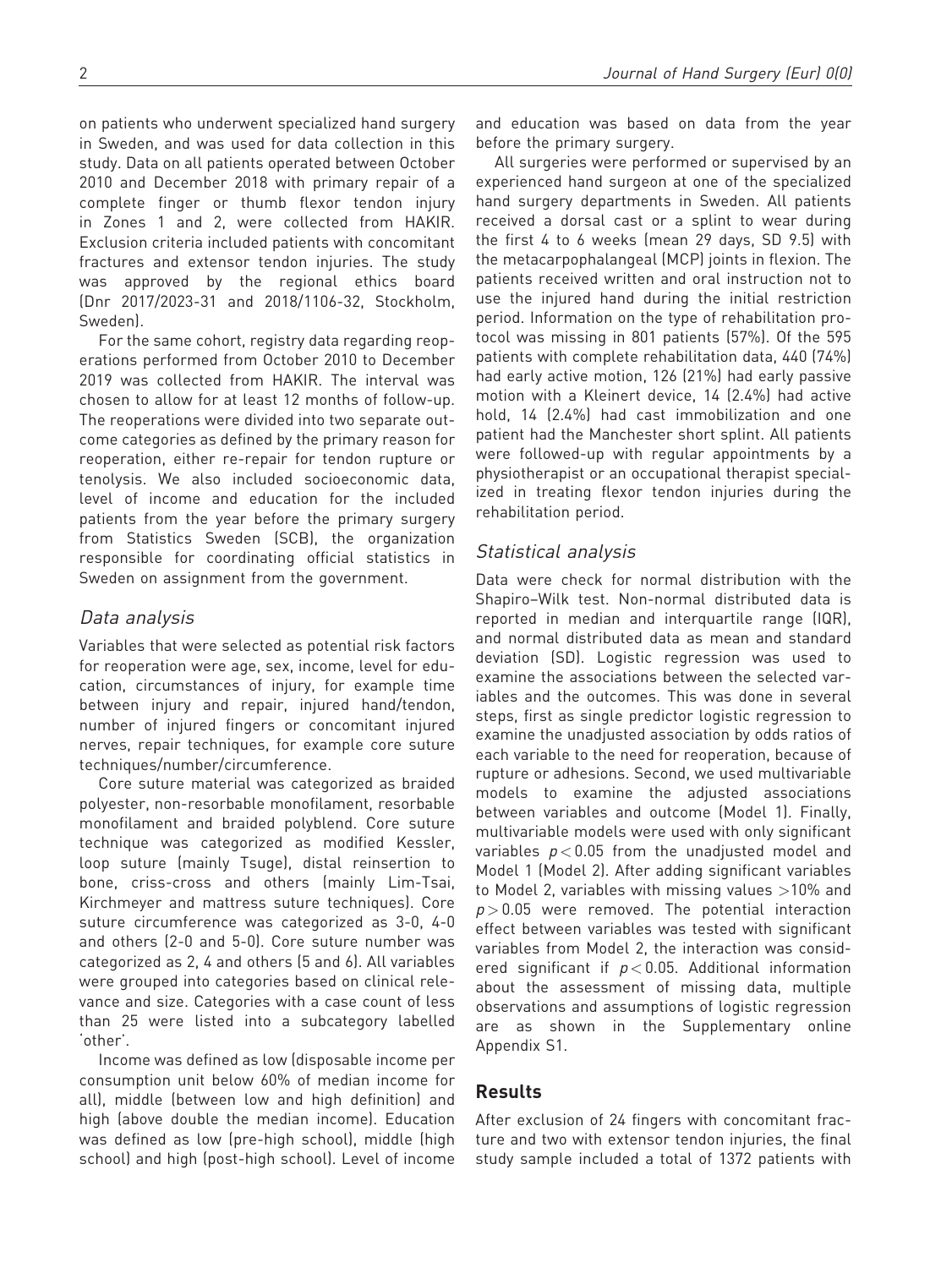injury to 1585 fingers with a median age of 33 years (IQR 23–47), of which 29% were women.

There was a median of 37 months (IQR 27–56) between primary repair and the end of follow-up. There was a total reoperation rate of 9.8% in the 1585 fingers. Reoperation for re-repair of the tendon due to tendon rupture was performed in 80 fingers and tenolysis was performed in 76 fingers, leaving a total rupture rate of 5% and a tenolysis rate of 4.8%. Median number of days to reoperation from the primary surgery was 25 days (IQR 14–52) in the fingers that presented with rupture, and 307 days (IQR 239–455) in the tenolysis group. Twenty-three (29%) of the fingers with tendon rupture and six (7.9%) of the fingers reoperated with tenolysis needed further surgery. Five categories had missing data  $>10\%$  (Table S1 and S2). The partial missing data in variables meant that the total missing cases was 52% in the first multivariable model for both outcomes, leaving a total of 764 complete cases. In the final multivariable model (Model 2), missing cases were 3.2% for the rupture outcome and 5.3% for the tenolysis outcome.

# Analysis of associations with tendon rupture

Patients' sex, age and type of tendon injury had an association with the risk of tendon rupture  $(p < 0.05)$ , in both the crude measures and multivariable models (Tables 1 and S3). Patients in the age groups 25–50 years and older than 50 years had a higher association with a risk of rupture 6.4% and 7.1%, respectively, as compared with patients in the younger age group  $(1.3\%)$   $(p < 0.001)$  (Table S3). This corresponded to an odds ratio (OR) 5.5 in patients older than 50 years (Table 1). Men also had a higher association with tendon rupture, 6.1%, as compared with women, 2.3%  $(p < 0.004)$ . There was an interaction effect between age and sex on the risk of rupture. Men in the age group 25–50 years had a rupture rate of 8.7% compared with 0.9% in women, in the same age group (Table 2).

More severe tendon injuries, involving both the flexor digitorum profundus (FDP) and flexor digitorum superficialis (FDS) tendons, had a higher association with an increased rupture rate, 6.6% compared with 2.7% when only the FDP tendon was injured ( $p = 0.005$ ). Injury to the flexor pollicis longus (FPL) tendon also had a higher association with tendon rupture, 10%, as compared with 2.7%, in FDP injuries ( $p < 0.001$ ). The core suture technique with modified Kessler had an association to rupture in Model 1 as compared with loop suture  $(p = 0.037)$ . When adding core suture technique to Model 2, the variable had no association ( $p = 0.190$ ) and because of the missing cases (18%) and no explanatory effect on the outcome variable, we removed this variable from Model 2, as displayed in Table 1.

#### Analysis of associations with tenolysis

The type of tendon injury had an association with the risk of tenolysis ( $p = 0.001$ ) in both the crude and the multivariable measures (Table 3 and Table S3). Patients with injury to both the FDP and FDS tendon had an increased risk of needing tenolysis (7.2%) as compared with patients who only had an FDP tendon injury (3.1%). Patient age  $(p=0.032)$ and number of fingers  $(p=0.033)$  injured had an association with tenolysis in the first multivariable

|                       | Model 1 Adjusted for all variables |         | Model 2 Adjusted for sex, age and injured tendon |            |
|-----------------------|------------------------------------|---------|--------------------------------------------------|------------|
| Variables             | OR (CI 95%)                        | p-value | OR (CI 95%)                                      | p-value    |
| Sex                   |                                    |         |                                                  |            |
| Women                 | Reference                          |         | Reference                                        |            |
| Men                   | $3.5$ $(1.3-9.0)$                  | 0.01    | $2.7$ (1.4–5.4)                                  | 0.004      |
| Age                   |                                    |         |                                                  |            |
| $<$ 25                | Reference                          |         | Reference                                        |            |
| $25 - 50$             | $6.5$ $(1.5-28.6)$                 | 0.014   | $5.6$ $(2.4 - 13.2)$                             | ${<}0.001$ |
| >50                   | $10.7$ $(2.3 - 50.1)$              | 0.003   | $5.5$ $(1.4 - 5.4)$                              | < 0.001    |
| Injured tendon        |                                    |         |                                                  |            |
| <b>FDP</b>            | Reference                          |         | Reference                                        |            |
| $FDP +$ partial $FDS$ | $1.8$ $(0.6 - 5.4)$                | 0.275   | $1.3$ $(0.6 - 3.1)$                              | 0.492      |
| $FDP + FDS$           | $3.5(1.4-8.4)$                     | 0.006   | $2.4$ $(1.3-4.4)$                                | 0.005      |
| <b>FPL</b>            | $4.6$ $[1.1 - 19.9]$               | 0.041   | $3.8$ $[1.9 - 7.3]$                              | < 0.001    |

Table 1. Information regarding the individual variables and their adjusted associations to rupture after flexor tendon repair in Zones 1 and 2 in 1585 fingers.

OR: odds ratio; CI: confidence interval; FDP: flexor digitorum profundus; FDS: flexor digitorum superficialis; FPL: flexor pollicis longus.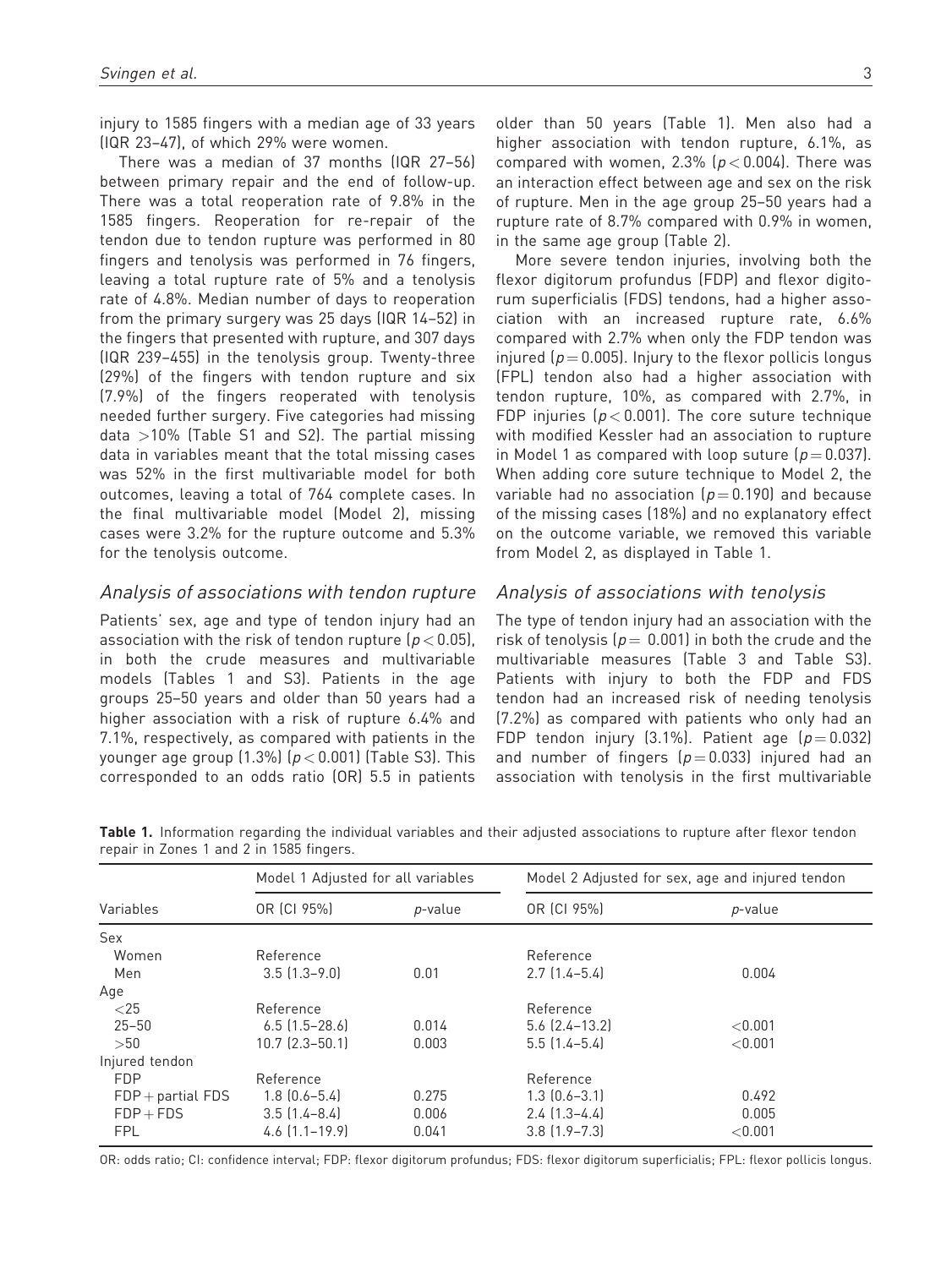| Sex   | Age group | Number of fingers<br>(% with rupture) | Adjusted for type of<br>tendon injury <sup>a</sup><br>OR (CI 95%)<br>p-value |       |
|-------|-----------|---------------------------------------|------------------------------------------------------------------------------|-------|
| Women | ${<}25$   | 106 [2]                               | Reference                                                                    |       |
|       | $25 - 50$ | 232(1)                                | $0.5(0.1-3.3)$                                                               | 0.445 |
|       | >50       | 83 [7]                                | $3.8$ $[0.7-19.4]$                                                           | 0.112 |
| Men   | ${<}25$   | 357(1)                                | $0.6$ $(0.1 - 3.2)$                                                          | 0.528 |
|       | $25 - 50$ | 527 (9)                               | $4.9$ $(1.2 - 20.6)$                                                         | 0.030 |
|       | >50       | 206 (7)                               | $3.5$ $[0.8-15.6]$                                                           | 0.104 |
|       |           |                                       |                                                                              |       |

Table 2. Interaction between sex and age on the adjusted association to rupture after flexor tendon repair in Zones 1 and 2.

<sup>a</sup>Tendon injury type categorized as, flexor digitorum profundus, or flexor digitorum profundus and partial or complete flexor digitorum superficialis, or flexor pollicis longus.

OR: odds ratio; CI: confidence interval.

Table 3. Information regarding the individual variables and their adjusted associations to tenolysis after flexor tendon repair in Zones 1 and 2 in 1585 fingers.

| Variables           | Model 1 Adjusted for all variables |         | Model 2 Adjusted for age, income,<br>injured tendon, number of fingers |         |
|---------------------|------------------------------------|---------|------------------------------------------------------------------------|---------|
|                     | OR (CI 95%)                        | p-value | OR (CI 95%)                                                            | p-value |
| Age                 |                                    |         |                                                                        |         |
| ${<}25$             | Reference                          |         | Reference                                                              |         |
| $25 - 50$           | $0.3$ $(0.1 - 0.9)$                | 0.032   | $1.0$ $(0.6 - 1.8)$                                                    | 0.965   |
| >50                 | $1.5(0.6-3.9)$                     | 0.425   | $1.3$ $(0.6 - 2.5)$                                                    | 0.509   |
| Income <sup>a</sup> |                                    |         |                                                                        |         |
| Low                 | n.a                                | 0.996   | n.a                                                                    | 0.994   |
| Middle              | $0.4(0.4-0.9)$                     | 0.036   | $0.7(0.3-1.4)$                                                         | 0.307   |
| High                | Reference                          |         | Reference                                                              |         |
| Injured tendon      |                                    |         |                                                                        |         |
| <b>FDP</b>          | Reference                          |         | Reference                                                              |         |
| $FDP +$ partial FDS | $0.9$ $(0.3 - 2.6)$                | 0.848   | $1.2$ $(0.9-4.1)$                                                      | 0.057   |
| $FDP + FDS$         | $1.6$ $(0.7-3.7)$                  | 0.277   | $2.7(1.5-4.9)$                                                         | 0.001   |
| <b>FPL</b>          | $0.2$ $(0.0 - 0.1.0)$              | 0.046   | $0.9$ $(0.4 - 2.4)$                                                    | 0.877   |
| Number of fingers   |                                    |         |                                                                        |         |
| Single              | $9.9$ $(1.2 - 81.5)$               | 0.033   | $0.8$ $(0.5-1.4)$                                                      | 0.525   |
| Multiple            | Reference                          |         | Reference                                                              |         |

a<br>Low income: disposable income per consumption unit below 60% of median income for all. Middle income: income between low and high definition. High income: above double the median income.

OR: odds ratio; CI: confidence interval; n.a: not applicable, due to zero observation with tenolysis; FDP: flexor digitorum profundus; FDS: flexor digitorum superficialis; FPL: flexor pollicis longus.

model. However, there were no associations between these variables and tenolysis in Model 2, or as crude measures. No patients in the group with low income had been reoperated with tenolysis compared with a rate of patients with middle income of 5.4% and with high income of 8.7% (Table S1). There were only a significant association between income and tenolysis in Model 1 ( $p = 0.036$ ), but the incidence of zero tenolysis in the low-income group makes the OR incomparable despite the high probability of a significant association.

## **Discussion**

In this large registry study, we identified male sex, age above 25 years, injury to both FDP and FDS tendons, and the FPL tendon as significant risk factors for developing a tendon rupture after repair. Tendon injury that included both FDP and FDS tendon was the only variables associated with reoperation with tenolysis. In the low-income group, no patients underwent tenolysis as compared with 5.4% in the middle-income group and 8.7% in the high-income group.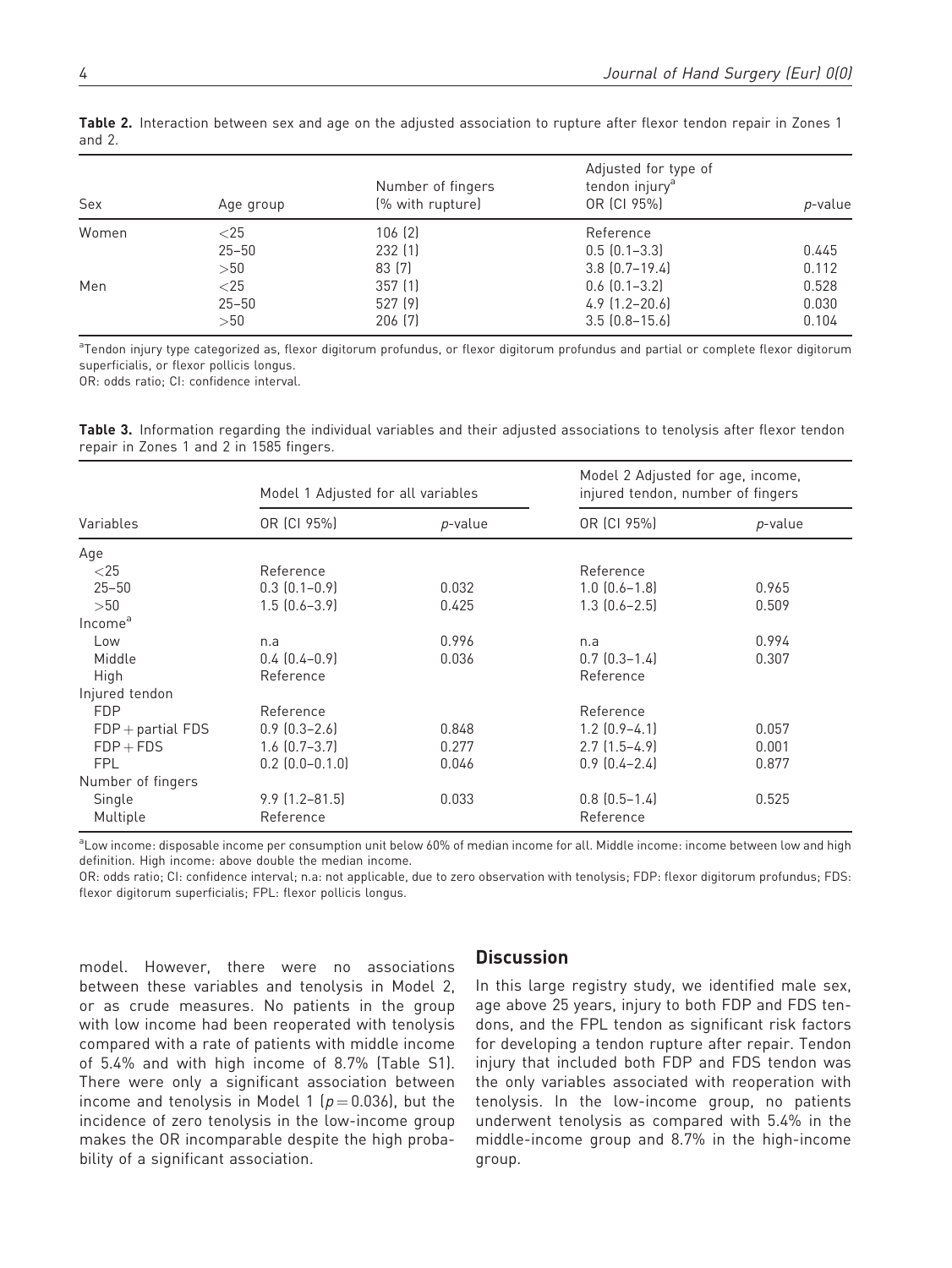This finding indicates either that patients with better economic conditions are more prone to proceed with a reoperation such as a tenolysis, or that the level of adhesion development was associated with their income. Despite the fact that the Swedish welfare system provides comparably good compensation for all citizens, there seems to be an effect of income on the patients' willingness, or demand for further treatment, after the initial treatment period is over.

As previous research suggests, we also found that patient age affected the risk of tendon rupture (Dy et al., 2012a; Hurley et al., 2019). An animal study on mice showed impaired tendon healing with increased age, explained by a dramatically less bridging tendon collagen at the repair site with increasing age (Ackerman et al., 2017). We also found an interaction between sex and age. Middleaged men had an 8.7% rupture rate as compared with 0.9% in women in the same age group. Our results added to the increasing number of publications that suggested male sex as a risk factor for flexor tendon rupture. Recent research have identified the male sex to increase the risk for reoperation due to any type of complication after flexor tendon repair (Lalchandani et al., 2021). Harris et al. (1999) reported higher rupture rates in males although this was not statistically significant. A higher splint removal rate during postoperative rehabilitation had been reported in males (Sandford et al., 2008). This behaviour could increase the risk for tendon rupture and may be an indication for addressing the importance of adherence to rehabilitation programmes in some male patients.

Injury to the FPL tendon had a high rupture rate (10%) and an association with higher OR as compared with the other flexor tendons, but no increased risk for tenolysis. There are a few reports on FPL injuries as compared with injuries to the other flexor tendons, although some inconsistencies exist in the reported rupture rates. Bruin et al. (2020) reported a rupture rate of 5%, and Sirotakova and Elliot (1999) reported rupture rates of 17% for FPL. In contrast, Kasashima et al. (2002) reported zero ruptures in 29 FPL repairs. The increased risk for ruptures of the FPL tendon may possibly be caused by the higher power output and difference in the movement arm compared with the flexor tendons in other fingers during normal grasping activities of the hand (Goodman and Choueka, 2005; Lee and Jung, 2020).

Injury to both the FDS and FDP tendon had an association with both tenolysis and rupture as compared with injury only involving the FDP. High tenolysis rates in injuries to both tendons have previously been reported (Civan et al., 2020). Zone 2 injuries have been associated with a lower range of motion (Rigo and Røkkum, 2016) and are well established as the most difficult area of suture, although there are a lack of studies comparing different zones (Elliot and Giesen, 2013; Hurley et al., 2019).

There is conflicting evidence regarding the optimal suture technique to avoid tendon adhesions and ruptures. In our study, we found a significantly higher operation rate for rupture with the modified Kessler techniques, as compared with loop suture techniques, in the first multivariable model but not in the second model. The high percentage of missing data in the first model could have had an effect on the results and when combining the results from the other models, we interpreted the variable as not being a risk factor. The transverse component of modified Kessler repair has been shown to have a negative effect on the tensile resistance of 4-strand tendon repairs, with increasing risk for gapping upon load (Wu et al., 2021). A meta-analysis, however, showed that the core suture technique did not influence the rupture rate (Dy et al., 2012b).

There are limitations in our study. First, there is partially missing data, especially regarding the surgical variables. To assess the impact of this in Model 1, we compared frequency of rupture and tenolysis between the unadjusted model and Model 1. We also compared the frequency of cases within each subcategory between the models. The differences within subcategories were <5% except for repairs with the modified Kessler technique, which may have contributed in the association to rupture in Model 1. Second, the retrospective nature of our study meant that certain information is lacking on some potential risk factors, such as smoking or the injury mechanism. In the present study, we also did not include potential risk factors that may occur after surgery, such as poor adherence to rehabilitation and the effect of more active rehabilitation regimes; factors that have previously been linked to higher rupture rates (Harris et al., 1999). The data on rehabilitation regimes in HAKIR is collected at the 3-month follow-up for functional assessments. Fourth, information about the circumferential suture was not included in our data, which may be considered when interpretating the results. Finally, we did not include information on the surgeons who operated on these injuries, although as is customary in Sweden, all flexor tendons would have been referred to, and operated by (or supervised) by an experienced hand surgeon at one of the specialized hand surgery departments.

In conclusion, this is the first large study on reoperations after flexor tendon repair including detailed